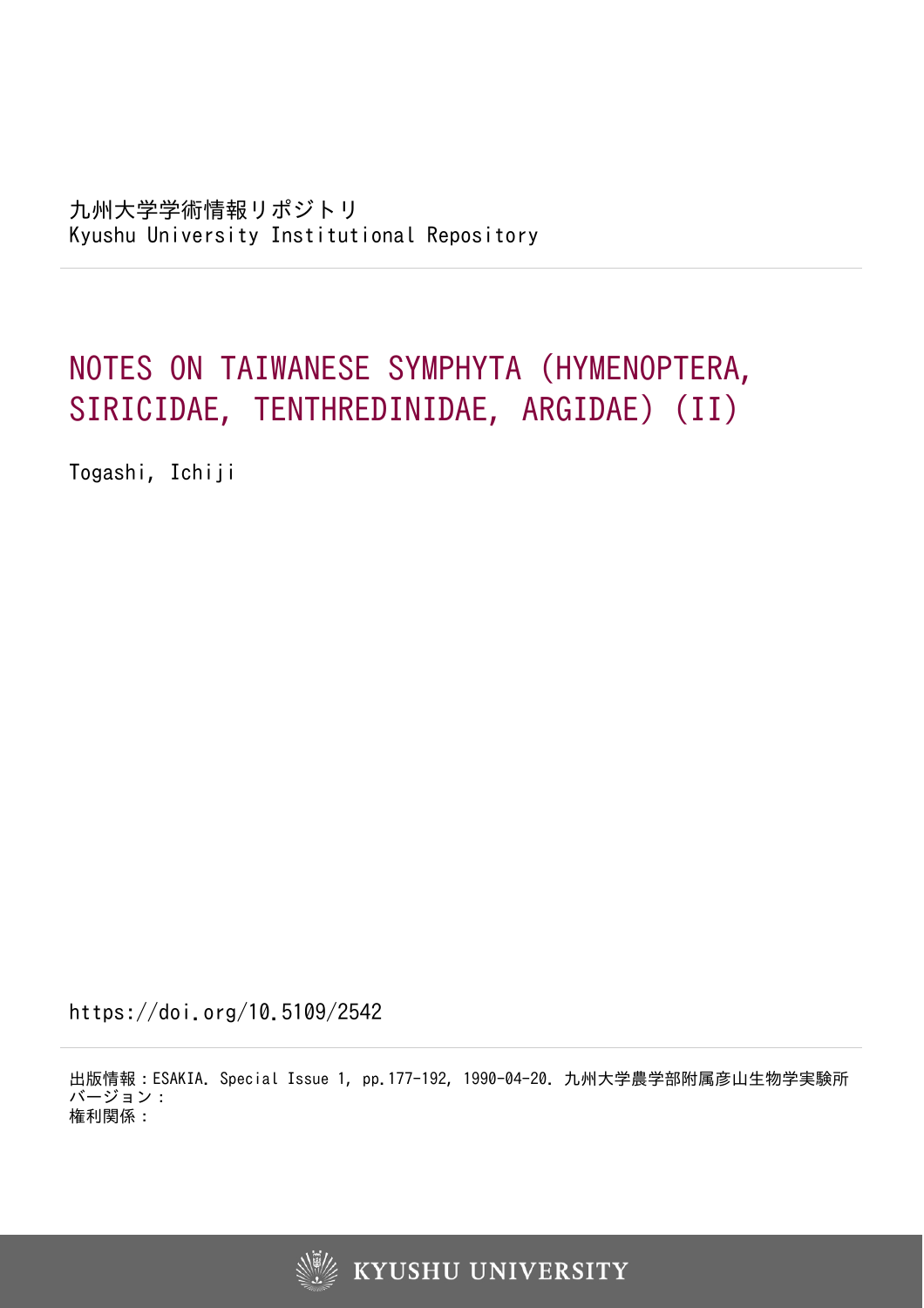# NOTES ON TAIWANESE SYMPHYTA (HYMENOPTERA, SIRICIDAE, TENTHREDINIDAE, ARGIDAE) (II)

# ICHIJI TOGASHI

Ishikawa Agricultural College, l-308, Suematsu, Nonoichi-machi, Ishikawa Prefecture, 921 Japan

#### Abstract

Twenty-six species of Symphyta are recorded from Taiwan. One new genus, Absentia gen. nov. (Tenthredinidae), and six new species, *Aneugmenus* **babai** sp. nov., Nesoselan*dria xunthopoda* sp. nov., *Absentia abatae* sp. nov., *Rhopographus babai* sp. nov., Mono*phadnus fomosanus* sp. nov. (Tenthredinidae), and *Yasumatsua albitibia* sp. nov. (Argidae) are described and illustrated.

The material used in this paper is based on thirty-seven specimens of Symphyta collected by Dr. K. Baba, Niigata Prefecture, and two specimens of sawflies collected by Mr. Y. Miyake, Tokyo Prefecture, from Taiwan. These specimens represent 26 species, 6 of which are new to science. All holotypes are deposited in the Entomological Laboratory of Kyushu University, Fukuoka, Japan. Paratypes and other specimens are deposited in the Laboratory of Applied Entomology of Ishikawa Agricultural College, Ishikawa Prefecture, Japan. One paratype of *Absentia abatae* sp. nov. is deposited in the National Museum of Natural History, Washington, D. C., U. S. A.

### Fam. Siricidae

#### 1. Tremex longicollis Konow, 1896

#### *Tremex longicollis* Konow, Wien. Ent. Zeits., 15 : 45.

SPECIMEN EXAMINED. One female, Tien Chi (altitude 1,200 m), Kao Hsiung Hsien, 7. VIII. 1986, K. Baba leg.

DISTRIBUTION. Japan, Korea, China, and Taiwan.

#### Fam. Tenthredinidae

#### 2. Neostromboceros leucopoda Rohwer, 1916 (Fig. 1)

*Neostromboceros leucopoda* Rohwer, Suppl. Ent., 5 : 104.

SPECIMEN EXAMINED. One female, Shyk Shan (altitude 1,700 m), near Liu Kui, Kao Hsiung Hsien, 4. V. 1986, K. Baba leg.

This specimen agrees with Rohwer's (1916) original description.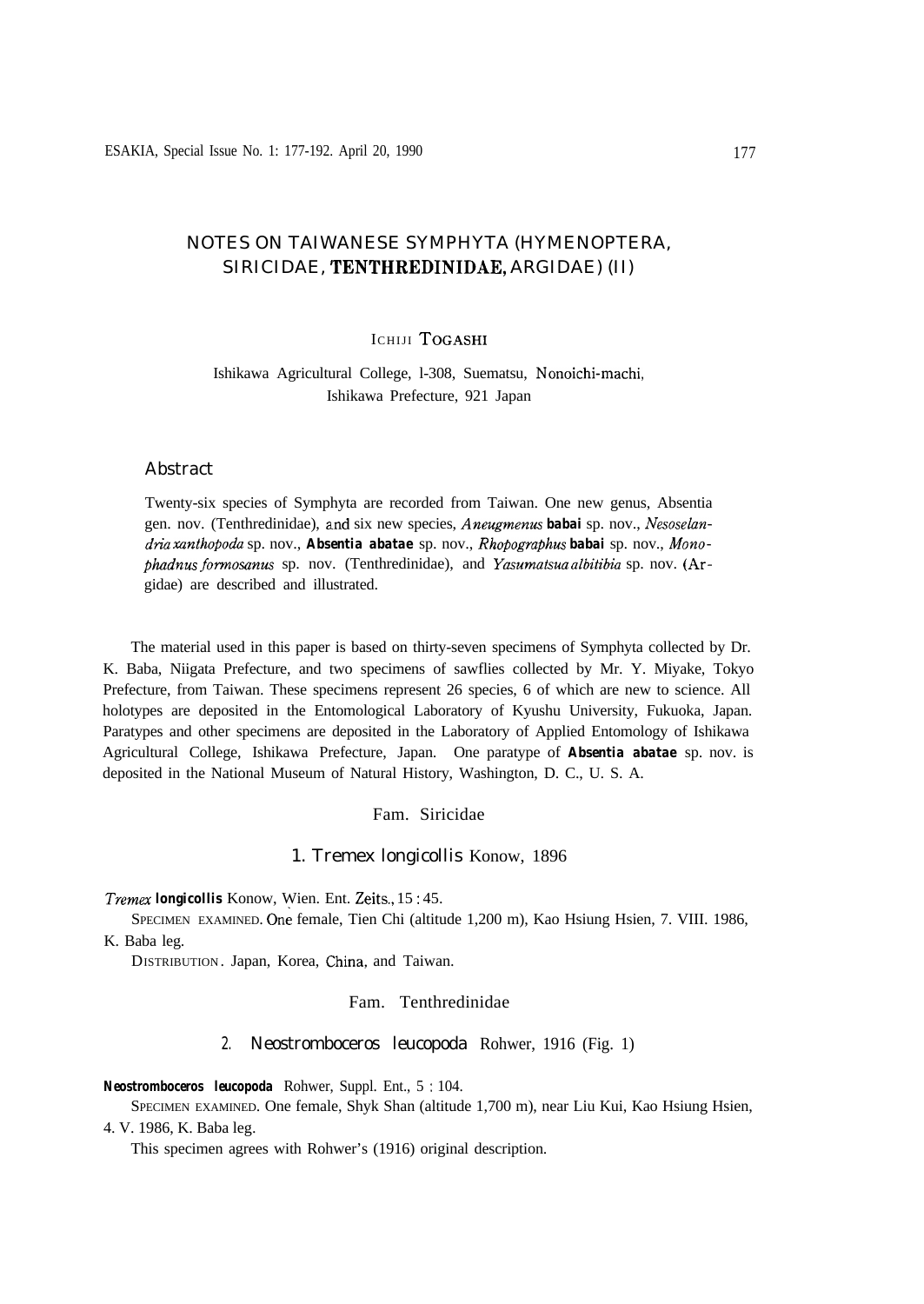SUPPLEMENTARY NOTE. OOL: POL: OCL-1.1:1.0:1.6; sawsheath as in Fig. 1. DISTRIBUTION. Taiwan.



**Fig. 1.** Sawsheath of *Neostromboceros leucopoda* Rohwer, lateral view. Fig. 1. Sawsheath of *Neostromboceros leucopoda* Rohwer, lateral view.<br> **Figs. 2-4.** *Neostromboceros sauteri* (Rohwer) —— 2, sawsheath, lateral view ; 3, do, dorsal view ; 4, lancet. lancet.<br> **Figs. 5-14.** Aneugmenus babai sp. nov. — 5, dorsal view; 6, head, dorsal view; 7, **do**, front view; Fig. 1. Sawsheath of *Neostromboceros leucopoda* Rohwer, lateral view.<br> **Figs. 2-4.** *Neostromboceros sauteri* (Rohwer) — 2, sawsheath, lateral view ; 3, do, dorsal view ; 4, lancet.<br> **Figs. 5-14.** *Aneugmenus babai* sp. n

8, antenna, lateral view ; 9, front inner tibia1 spur,\* 10, hind tarsus, lateral view ; 11, tarsal claw ; 12, sawsheath, lateral view ; 13, do, dorsal view ; 14, lancet.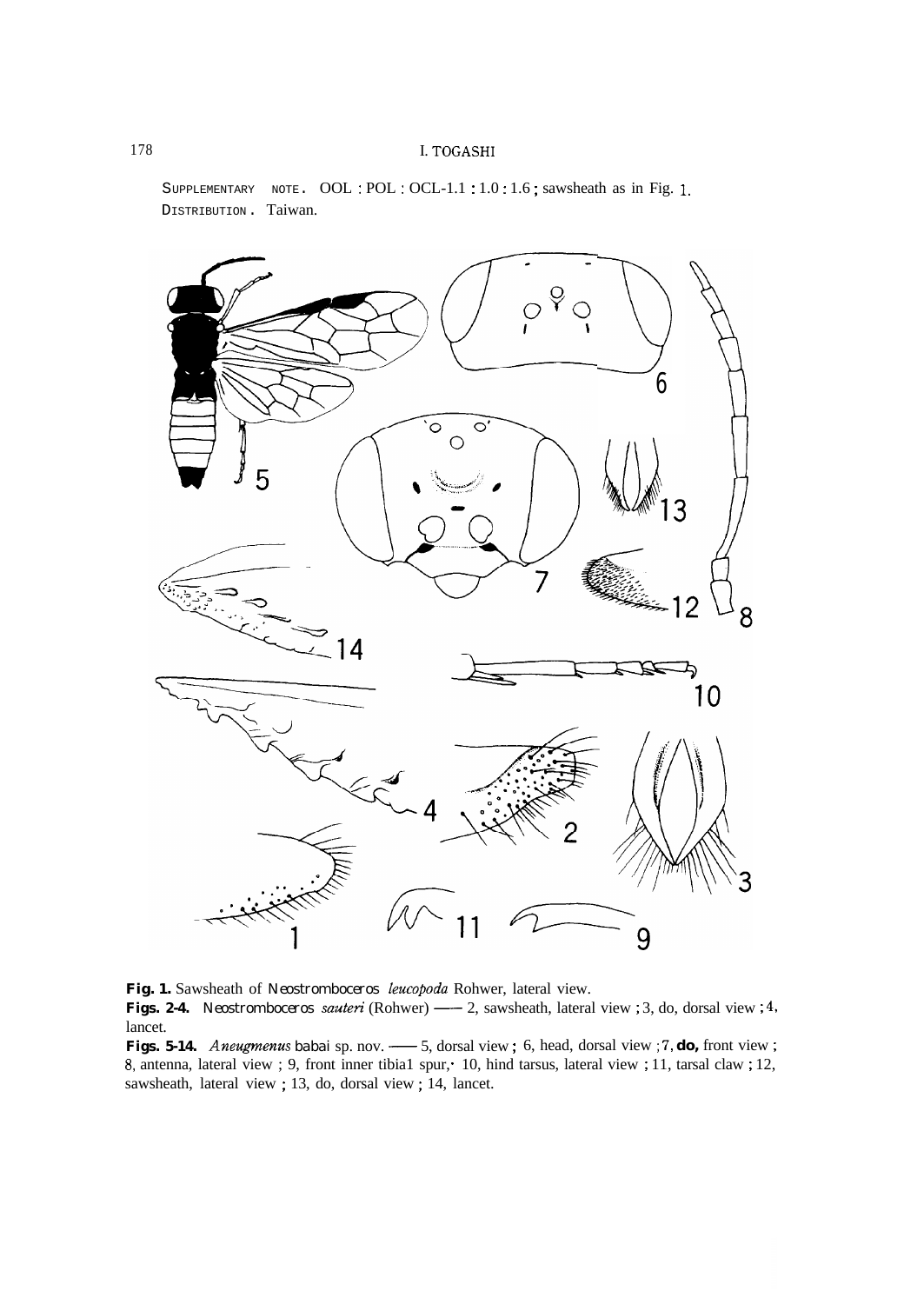#### TAIWANESE SYMPHYTA II 179

#### **3. Neostromboceros sauteri** (Rohwer, 1916) (Figs. 2-4)

*Stromboceros sauteti* Rohwer, Suppl. Ent., 5 : 106.

SPECIMENS EXAMINED. Two females, Shyk Shan (altitude 1,700 m), near Liu Kui, 4. V. 1986 ; 1 female, Tai Yuan Shan, near Liu Kui, 1. VI. 1986, K. Baba leg.

These specimens agree with Rohwer's (1916) original description.

SUPPLEMENTARY **NOTE. OOL** : POL : OCL=2.0 : 1.0 : 2.8 ; sawsheath as in Figs. 2 and 3 ; lancet **as** in Fig. 4.

DISTRIBUTION. Taiwan.

#### 4. *Aneugmenus babai* sp. **nov.** (Figs. 5-14)

Female. Length 5 mm. Head and thorax black, with following parts yellowish white to yellow : clypeus, labrum, maxillary and labial palpi, posterior margin of pronotum, tegula, and parapteron. Antenna black but under surface of apical four segments paler. Abdomen yellow, with following parts black : 1st tergite except for hind margin, last three segments, and sawsheath. Wings hyaline, stigma and veins dark brown to black. Legs yellowish white, with following parts dark brown : outer surface of last two segments of fore and mid tarsi, and outer surface of hind tarsus.

Head seen from above transverse, narrowed behind eyes (Fig. 6) ; postocellar area rather flattened ; lateral furrows distinct but narrow, posterior half absent ; postocellar furrow nearly absent ; interocellar furrow slightly depressed ; OOL : POL : OCL= 1.3 : 1.0 : 1.3 ; occipital carina absent ; postgenal carina short, situated near malar space, median fovea transverse and rather deep; lateral foveae large and deep; frontal area nearly flattened ; lateral wall of frontal area slightly raised (Fig. 7) ; supraclypeal area nearly flattened ; front margin of clypeus slightly emarginated (Fig. 7).

Antenna (Fig. 8) slightly shorter than costa of forewing (ratio between them about 1.0 : 1.2) ; relative lengths of segments about  $1.6 : 1.0 : 4.4 : 3.0 : 2.3 : 1.7 : 1.4 : 1.2 : 1.6$ .

Thorax: anterior 2/3 of praescutum with a longitudinal suture; mesoscutellum nearly flattened ; mesopleuron with prepectus separated by suture. Wing venation as in Fig. 5. Legs : front inner tibia1 spur as in Fig. 9 ; hind basitarsus (Fig. 10) slightly shorter than following four segments combined (ratio between them about 1.0 : 1.1) ; tarsal claw as in Fig. 11.

Abdomen : sawsheath as in Figs. 12 and 13 ; lancet as in Fig. 14.

Punctation. Head and thorax nearly impunctate, shining; abdominal tergites nearly impun**ctate, shining.**

**Male.** Unknown.

DISTRIBUTION. Taiwan.

HOLOTYPE : female (Type No. 2786, Kyushu Univ.), Tien Chi (altitude 2,200 m), 2. V. 1986, K. **Baba leg.**

REMARKS. This new species closely resembles A. *gressitti* Takeuchi from Taiwan, but it differs from the latter species by the black scape of the antenna (in *gressitti,* the scape is white), by the black praescutum (in *gressitti,* the praescutum has a V-shaped macula, by the black mesoscutellum and posttergite (in *gressitti,* the mesoscutellum and posttergite are yellow), and **by** the position of the basal vein of the forewing (in *gressitti,* the basal vein of the forewing joins the subcosta at the distance from the cubitus with this distance a little greater than the length of the 2nd intercubitus). From other species of *Aneugmenus* occurring in Taiwan, it differs in having a mostly yellow abdomen.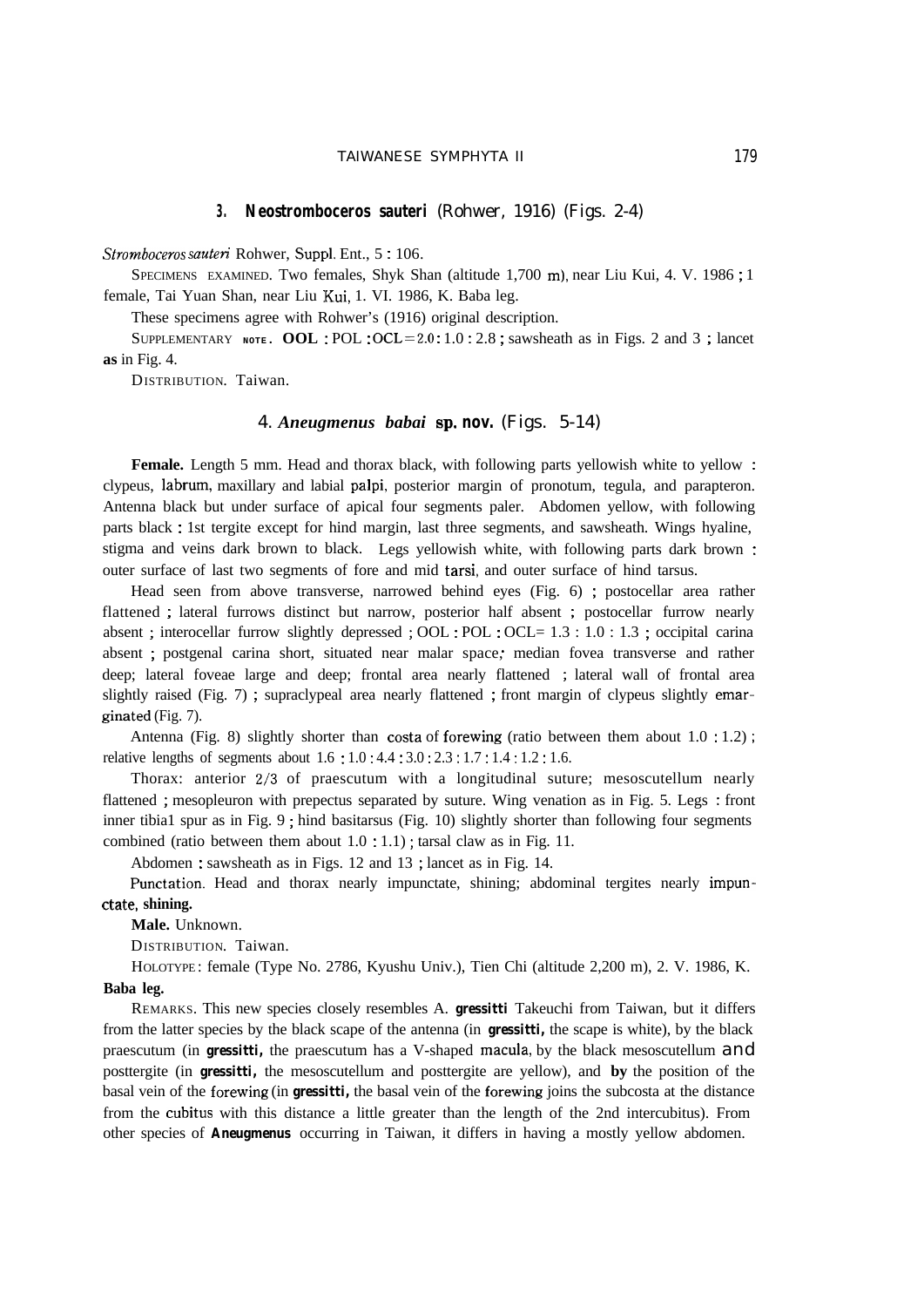#### **5. Busarbia issikii** (Takeuchi, 1928) (Figs. 15-19)

*Anapeptamena issikii* Takeuchi, Trans. Nat. Hist. Soc. Formosa, 18: 39.

SPECIMENS EXAMINED. Two females, Shyk Shan (altitude 1,700 m), near Liu Kui, 4. V. 1986, K. Baba leg.

These specimens agree with Takeuchi's (1928) original description.

SUPPLEMENTARY NOTE. Head seen from above transverse (Fig. 15) ; OOL : POL :  $OCL = 3.1 : 1.0 :$ 3.5 ; distance between antenna1 sockets nearly twice as long as antenno-ocular distance (Fig. 16) ; wing venation as in Fig. 17 ; sawsheath as in Fig. 18 ; lancet as in Fig. 19.

DISTRIBUTION. Taiwan.

#### **6. Nesoselandria melanopoda** Takeuchi, 1941 (Fig. 20)

*Nesosekzndria mekwzopoda* Takeuchi, Tenthredo, 3 : 267

SPECIMEN EXAMINED. One female, Shyk Shan (altitude 1,700 m), near Liu Kui, 28. VI. 1986, K. Baba leg.

This specimen agrees with Takeuchi's (1941) original description.

SUPPLEMENTARY NOTE. Lancet as in Fig. 20.

DISTRIBUTION. Taiwan.

#### *7. Nesoselandria xanthopoda* **sp. nov.** (Figs. 21-24)

Female. Length 5 mm. Head and thorax black, with following parts yellow : labrum, maxillary and labial palpi, pronotum, tegula, under thorax, and cenchri. Antenna black but basal two segments yellow. Wings hyaline, stigma and veins dark brown to black. Legs yellow but all tarsi slightly infuscate. Abdomen yellow but 7th to last tergites dark brown.

Head seen from above transverse (Fig. 21); OOL: POL: OCL= 1.3: 1.0: 0.8; postocellar area transverse (ratio between width and length about  $2.5 \div 1.0$ ); lateral furrows distinct (Fig. 21); postocellar furrow rather ill-defined; interocellar furrow slightly depressed; frontal area slightly raised but without surrounding wall ; median fovea transverse and shallow ; lateral foveae distinct (Fig. 22) ; front margin of clypeus nearly truncate (Fig. 22) ; malar space linear.

Antenna shorter than costa of forewing (ratio between them about 1.0 : 1.2) ; relative lengths of segments about 1.0 : 1.0 : 2.6 : 2.0 : 1.6 : 1.2 : 1.0 : 1.0 : 0.9.

Thorax : normal ; wing venation as in Fig. 23 ; tarsal claw with a small inner tooth. Abdomen : sawsheath as in Fig. 24.

Punctation. Head and thorax covered with very fine punctures, shining; abdominal tergites nearly impunctate, shining.

**Male.** Unknown.

DISTRIBUTION. Taiwan.

HOLOTYPE : female (Type No. 2787, Kyushu Univ.), Pi Shan Spa, Tai Tung Hsien, 28. VI. 1986, K. Baba leg.

REMARKS. Judging from the literature, this species closely resembles N. *rufiventris* Rohwer, 1915, from India and Assam, but it differs from the latter by the black clypeus (in *mjventris,* the apical margin of the clypeus is fulvous), the coloration of the pronotum, tegula, and under thorax (in *rufiventris,* the thorax is entirely black), and by the ratio between OOL and POL (in *rufiventris,* POL is slightly longer than OOL).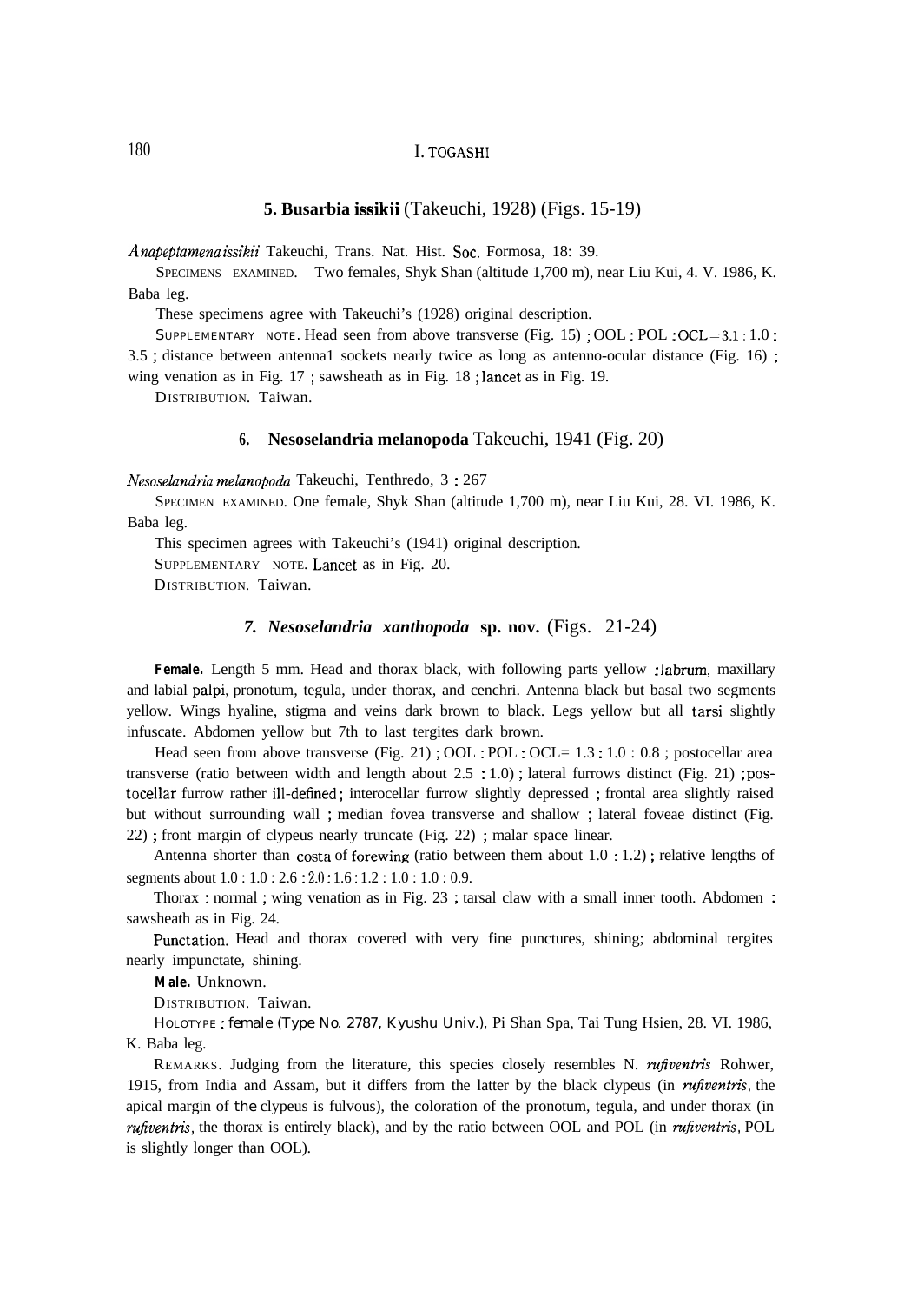

venation ; 18, sawsheath, lateral view ; 19, lancet. **Figs. 15-19.** *Busarbia issikii* (Takeuchi) — 15, head, dorsal view; 16, do, front view; 17, wing venation; 18, sawsheath, lateral view; 19, lancet.<br>**Fig.** 20. Lancet of *Nesoselandria melanopoda* Takeuchi.<br>**Figs. 21-24.** 

Fig. 20. Lancet of *Nesoselandria melanopoda* Takeuchi.

wing venation ; 24, sawsheath, lateral view. **Figs. 21-24.** *Nesoselandria xanthopoda sp.* nov. <sup>-----</sup> 21, head, dorsal view; 22, do, front view; 2 wing venation ; 24, sawsheath, lateral view.<br>**Fig. 25.** Penis valve of *Siobla* sp.<br>**Figs. 26-27.** *Tenthredopsis in* 

Fig. 25. Penis valve of Siobla sp.<br>Figs. 26-27. Tenthredopsis insularis fuscicornis Malaise — 26, male genitalia ; 27, penis valve.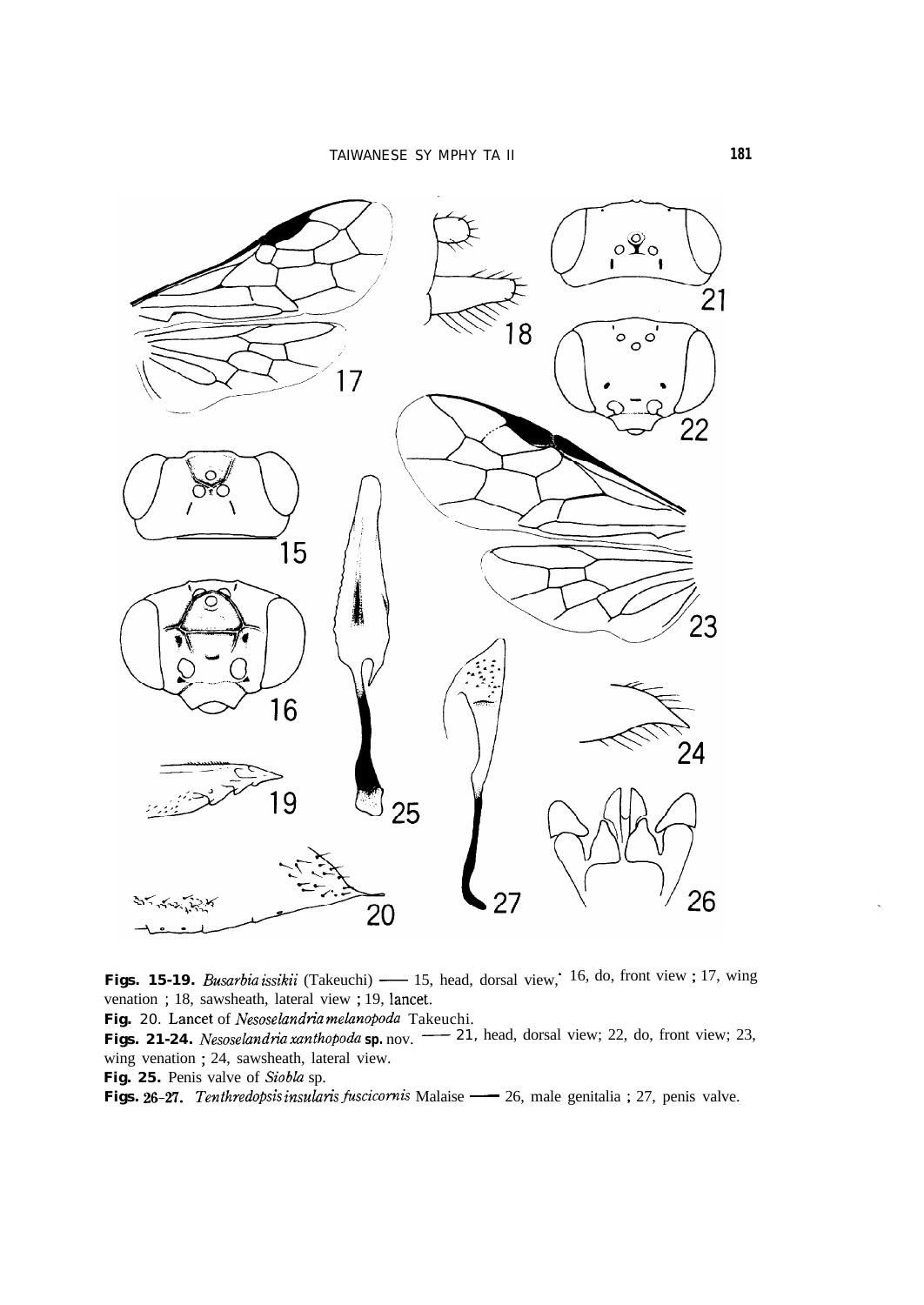#### **8. Siobla** sp. (Fig. 25)

SPECIMEN EXAMINED. One male, Shi Nan Shan, 4. V. 1986, K. Baba leg.

This specimen runs to S. *fumipennis* Malaise, 1945, in couplet 17 of Malaise's key (1945). But it is easily distinguished from the latter species by the coloration of the tegula (in *fumipennis,* the tegula is black)

DIAGNOSIS . Head and thorax black but tegula yellow ; abdomen reddish brown but basal two and 9th tergites black. Penis valve as in Fig. 25.

DISTRIBUTION. Taiwan.

# **9. Tenthredopsis (Thomsonia) insularis fuscicornis** Malaise, 1945 (Figs. 26 and 27)

*Tenthredopsis (Thomonia) insularis fwcicomis* Malaise, Opus. Ent. Suppl. 4 : 176.

SPECIMEN EXAMINED. One male, Tien Chi (altitude 2,200 m), 2. V. 1986, K. Baba leg.

This specimen runs to this subspecies in Malaise's (1945) key.

SUPPLEMENTARY NOTE. Male genitalia and penis valve as in Figs. 26 and 27. DISTRIBUTION. Taiwan.

#### *Absentia* **gen. nov.**

Head slightly swollen behind eyes (Fig. 29) ; postocellar area nearly quadrate ; eyes converging below (Fig. 30) ; front margin of clypeus emarginate ; malar space broad (Fig. 30) ; lower half of occipital carina distinct but upper half absent (Fig. 31) ; posterior margin of postocellar area distinctly carinated (Figs. 30 and 31) ; postgenal groove distinct (Fig. 31) ; mesopleuron roundly raised, without a projection ; wing venation as in Fig. 28 ; tarsal claw with a large inner tooth (Fig. 36) ; lancet typically lancet-like in shape (Fig. 39).

Type species : *Absentia abatae* sp. nov.

REMARKS. This new genus very closely resembles *Tenthredo,* but it is easily distinguished from the latter in having a incomplete occipital carina (in *Tenthredo,* the occipital carina is complete and distinct), and in having a typical "lancet-like" lancet (in *Tenthredo,* the lancet is elongated).

#### 10. *Absentia abatae* **sp. nov** (Figs. 28-39)

**Female.** Length 17 mm. Body including antenna black, with following parts yellowish white to yellow : outer surface of mandible, a small spot on lateral sides of 1st tergite, 4th tergite, and a small spot on lateral sides of 5th tergite ; apical portion of mandible reddish brown.

Wings : forewing strongly infuscate ; stigma and costa of forewing reddish brown, other veins dark brown to black ; hindwing infuscate ; veins dark brown to black. Legs black, with following parts yellow to reddish yellow : inner surface of front femur, tibia, and basitarsus, 2nd to last segments of front and mid tarsi except **for** apical portions.

Head : postocellar area slightly raised ; postocellar and interocellar furrows distinct and rather deep ; lateral furrows distinct and deep ; outer side of each ocellus with distinct furrow (Fig. 29) ; OOL : POL : OCL=2.6 : 1.0 : 1.9 ; median fovea distinct but rather shallow ; lateral foveae large in outline, with a small conical-like projection in middle ; ratio between antenno-ocular distance and distance between antenna1 sockets about 1.0 : 1.4 ; supraclypeal area nearly flattened ; malar space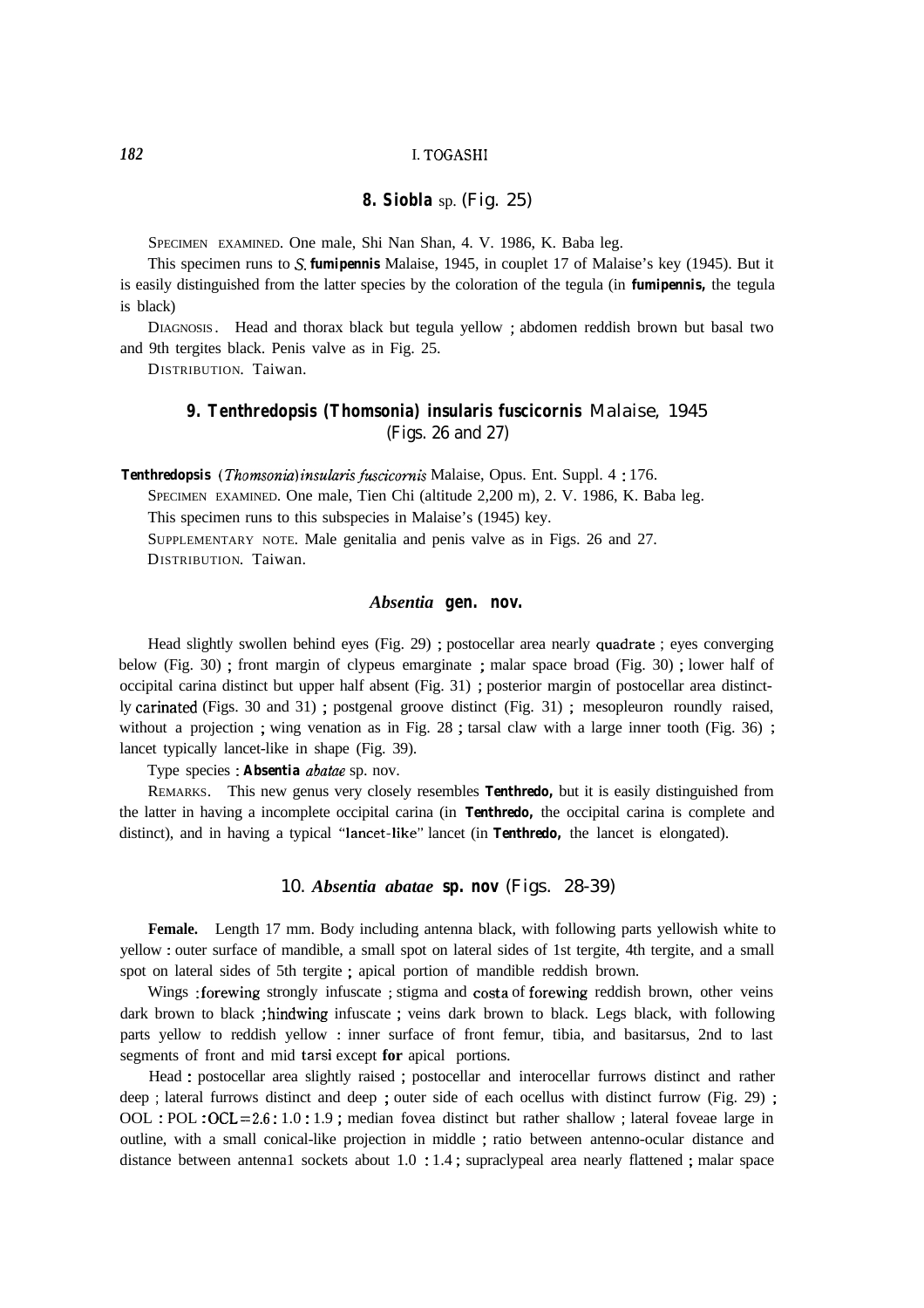

**Figs. 28-39.** *Absentia abatae sp. nov.* - 28, dorsal view,\* 29, head, dorsal view ; 30, do, front view ; 31, do, profile ; 32, antenna, lateral view,\* 33, mesoscutellum, lateral view ; 34, mesopleuron ; 35, front inner tibia1 spur ; 36, tarsal claw ; 37, hind tarsus, lateral view ; 38, sawsheath, lateral view ; 39, lancet.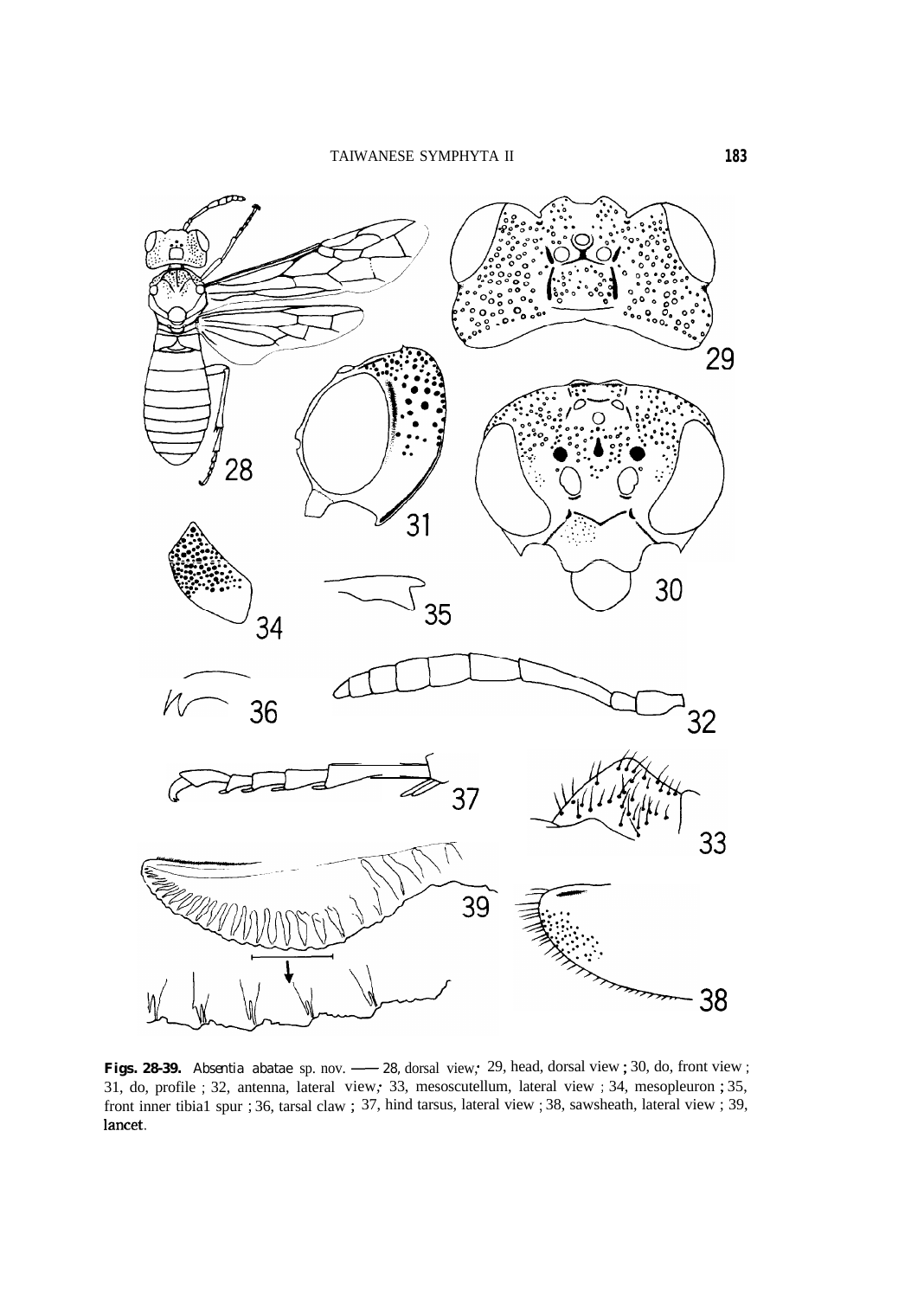broad, nearly twice as long as diameter of front ocellus ; clypeus as in Fig. 30.

Antenna (Fig. 32) shorter than costa of forewing (ratio between them about 1.0 :1.7), relative lengths of segments about 2.0 : 1.0 : 4.4 : 2.2 : 1.8: 1.4 : 1.1 : 0.9 : 0.7.

Thorax : mesoscutellum pyramidally raised (Fig. 33) ; mesopleuron bluntly raised in middle. Wing venation as in Fig. 28. Legs : hind basitarsus as long as following three segments combined (Fig. 37) ; tarsal claw with a large inner tooth (Fig. 36).

Abdomen : sawsheath as in Fig. 38 ; lancet as in Fig. 39.

Punctation. Head except for inner orbits, supraclypeal area, clypeus, and temples coarsely and densely punctured (Figs. 29 and 30) ; inner orbits and supraclypeal area minutely, densely, and distinctly punctured ; clypeus minutely and rather coarsely punctured ; temples covered with craterlike punctures (Fig. 31) ; thorax except for mesoscutellum and mesosternum coarsely and densely punctured, but anterior portion of praescutum minutely and distinctly punctured ; mesoscutellum covered with large but shallow punctures; mesostemum nearly impunctate, shining. Abdominal tergites nearly impunctate, but covered with many longitudinal wrinkles.

Male. Unknown.

DISTRIBUTION. Taiwan.

HOLOTYPE : female (Type No. 2788, Kyushu Univ.), Nan Tien Shan (altitude 1,500 m), near Liu Kui, 1. X. 1986, K. Baba leg.

PARATYPES : two females, Li Shan, 27. VII. 1974, Y. Miyake leg.

#### 11. **Tenthredo gressitti** Malaise, 1945 (Figs. 40-45)

*Tenthredo gressitti* Malaise, Opus. Ent. Suppl., 4 : 206.

SPECIMEN EXAMINED. One female, Tien Chi (altitude 2,200 m), 7. VIII. 1986, K. Baba leg.

This specimen runs to *T. gressitti* Malaise in Malaise's (1945) key.

SUPPLEMEITARY NOTE. Black macula on head as in Fig.  $40: OOL : POL : OCL = 2.8 : 1.0 : 2.4$ ; antenna (Fig. 41) nearly as long as costa of forewing, relative lengths of segments about 1.6 : 1.0 : 4.2 : 3.4 : 2.4 : 2.4 : 2.1 : 2.1: 2.1; mesoscutellum raised as in Fig. 43 ; sawsheath as in Fig. 44 ; lancet with 25 serrulae (Fig. 45).

DISTRIBUTION. Taiwan.

#### 12. **Athalia proxima** (Klug, 1815)

*Tenthredo proxima* Klug, Mag. Ges. Naturl. Fr. Berlin, 7:130. SPECIMESNS EXAMINED. Two females, Lan Yu Is., 3. IV. 1987, K. Baba leg. DISTRIBUTION . Japan, Taiwan.

#### **13. Formosempria varipes** Takeuchi, 1929 (Figs. 46-50)

*Formosempria varipes* Takeuchi, Trans. Nat. Hist. Soc. Formosa, 19:85.

SPECIMEN EXAMINED. One female, Shin Bao Shi, near Liu Kui, 3. V. 1986, K. Baba leg.

This specimen agrees with Takeuchi's (1929) original description.

SUPPLEMENTARY NOTE. Postocellar area slightly convex ; postocellar, interocellar, and lateral furrows ill-defined (Fig. 46) ; antenno-ocular distance shorter than distance between antenna1 sockets (ratio between them about  $1.0 : 1.3$ ); front inner tibia1 spur simple (Fig. 47); tarsal claw as in Fig. 48; sawsheath as in Fig. 49 ; lancet as in Fig. 50.

DISTRIBUTION. Taiwan.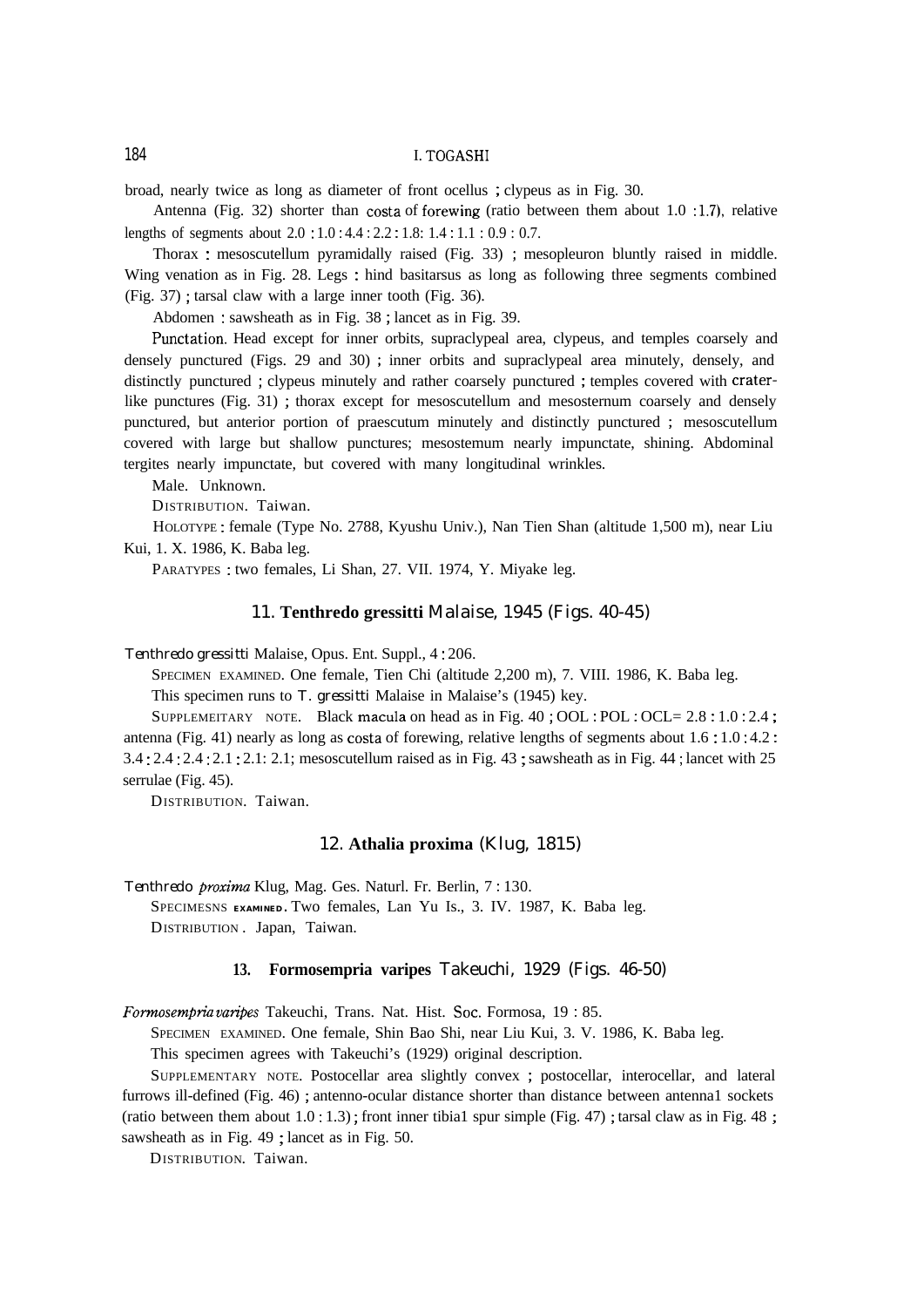

maculation on thorax ; 43, mesoscutellum, lateral view, 44, sawsheath, lateral view ; 45, lancet. **Figs. 40-45.** *Tenthredo gressitti* Malaise — 40, head, dorsal view ; 41, antenna, lateral view ; 42, maculation on thorax ; 43, mesoscutellum, lateral view, 44, sawsheath, lateral view ; 45, lancet.<br>**Figs. 46-50.** *Formo* 48, tarsal claw ; 49, sawsheath, lateral view ; 50, lancet.<br> **Figs. 51-53.** Asiemphytus esakii (Takeuchi) — 51, wing venation ; 52, sawsheath, lateral view ; 53, maculation on thorax ; 43, mesoscutellum, lateral view; 44, sawsheath, lateral view ; 45, lancet.<br> **Figs. 46-50.** *Formosempria varipes* Takeuchi — 46, head, dorsal view ; 47, front inner tibial spur ; 48, tarsal claw ; 49 lancet.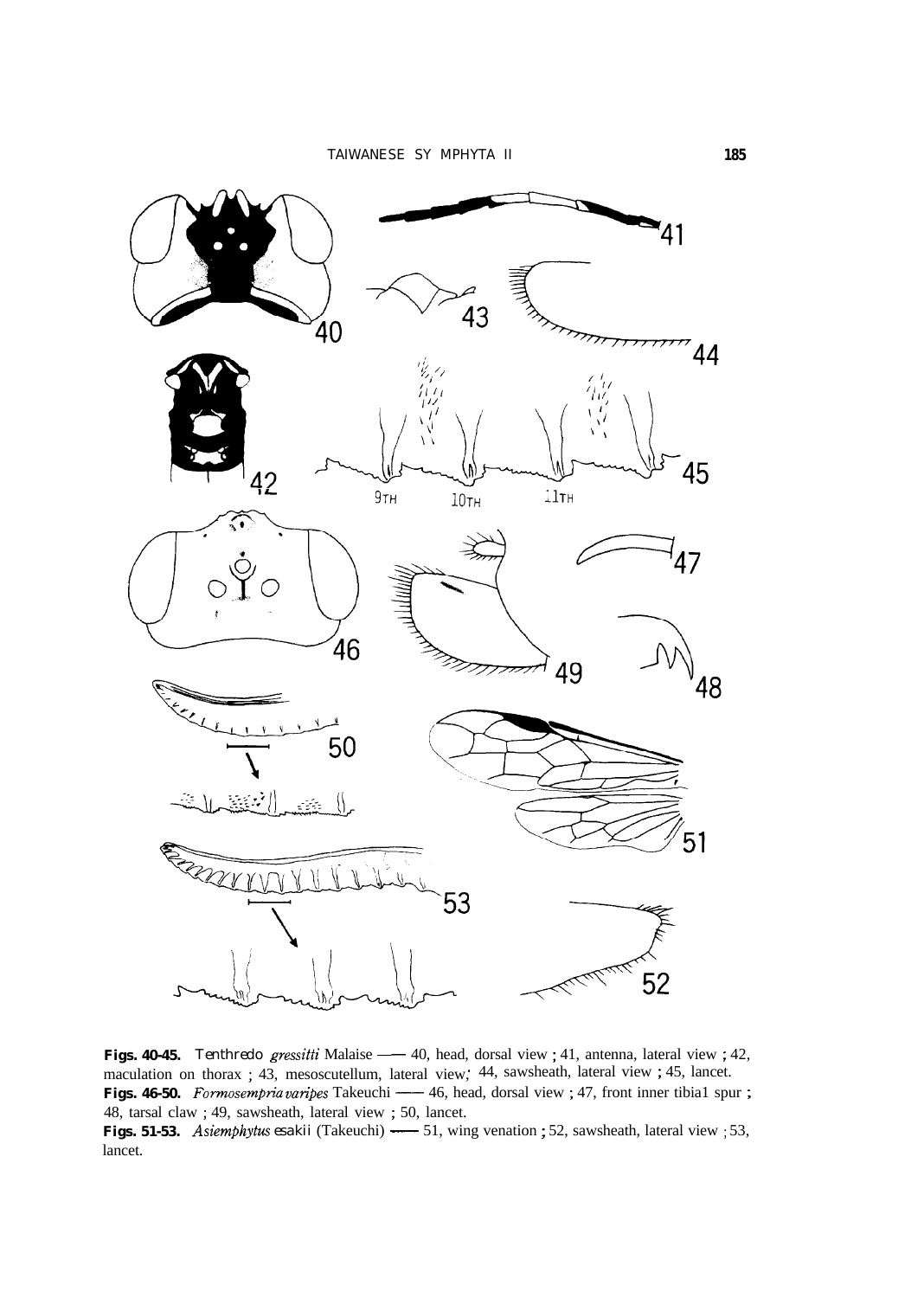#### 14. **Asiemphytus esakii (Takeuchi, 1933)** (Figs. 51-53)

*Macroemphytus esakii* Takeuchi, Trans. Kansai Ent. Soc., 4:74.

SPECIMEN EXAMINED. One female, Pa Lon, Tao Yuan Hsien, 3. VIII. 1986, K. Baba leg.

This specimen agrees with Takeuchi's (1933) original description.

SUPPLEMENTARY NOTE. Wing venation as in Fig. 51; apex of sawsheath truncate (Fig. 52) ; lancet with 19 serrulae (Fig. 53).

DISTRIBUTION. Taiwan.

#### 15. **Athlophorus sp. (Figs. 54-55)**

SPECIMEN EXAMINED. One female, Chu Tun Shan, 30. V. 1986, K. Baba leg.

This specimen runs to A. *birmunicus* Malaise, in Malaise's (1947) key. However, it differs from *A. biwnanicus* in having a white clypeus (in *birmanicus,* the clypeus is reddish brown), and in having two small black maculae on the mesonotal lateral lobes (in *birmanicus*, the mesonotal lateral lobes are entirely reddish brown).

The sawsheath of my specimen is as in Fig. 54, and the lancet as in Fig. 55.

DISTRIBUTION . Taiwan.

#### 16. *Rhopographus babai* **sp. nov.** (Figs. 56-65)

Male. Length 8 mm. Head black, with following parts reddish brown : supraclypeal area, clypeus, labrum, mandible, and maxillary and labial palpi. Antenna black but basal three segments reddish brown, apical portion of 3rd segment darker. Thorax reddish brown but mesopleuron with black macula (Fig. 61) ; sunken areas of mesonotum darker. Abdomen dirty yellow, with following parts dark brown to black ; lateral sides of 2nd tergite and 5th to 8th tergites except for posterior margins. Wings yellowish hyaline ; veins reddish brown to dark brown ; stigma dark reddish brown. Legs reddish brown but hind coxa dark brown.

Head slightly narrowed behind eyes (Fig. 56) ; postocellar area nearly quadrate ; interocellar furrow distinct and deep ; postocellar furrow narrow and nearly straight ; lateral furrows distinct and deep ; OOL : POL : OCL= 1.3 **: 1.0** : 2.0; ; postgenal carina ; frontal area concave, apical portion distinctly surrounding wall distinct and rather Y-shaped (Fig.  $57$ ); lateral foreae elongatular distance slightly longer than distance between antennal sockets ; front margin of clypeus emarginate (Fig. 57) ; malar space slightly shorter than diameter of front ocellus. costa of orewing :1.2), relative lengths of segments about 1.5 : 1.0 : 3.3 : 2.8 : 2.1 : 1.6 : 1.3 : 1.3 : 1.2. : praescutum with anterior half gently raised; and posteri  $2/3$  of median scutal line with disticarinates uture mesos-d posterior ; Wing nar-

rowed, venation as in Fig. 62. Tarsal claw with a large inner tooth (Fig. 63).

: first ; male genitalia and penis valve as in Figs.

64 and 65.

Punctation. Head and thorax covered with fine and scattered punctures, shining. First tergite except for lateral sides nearly impunctate, shining, lateral sides of 1st to last tergites covered with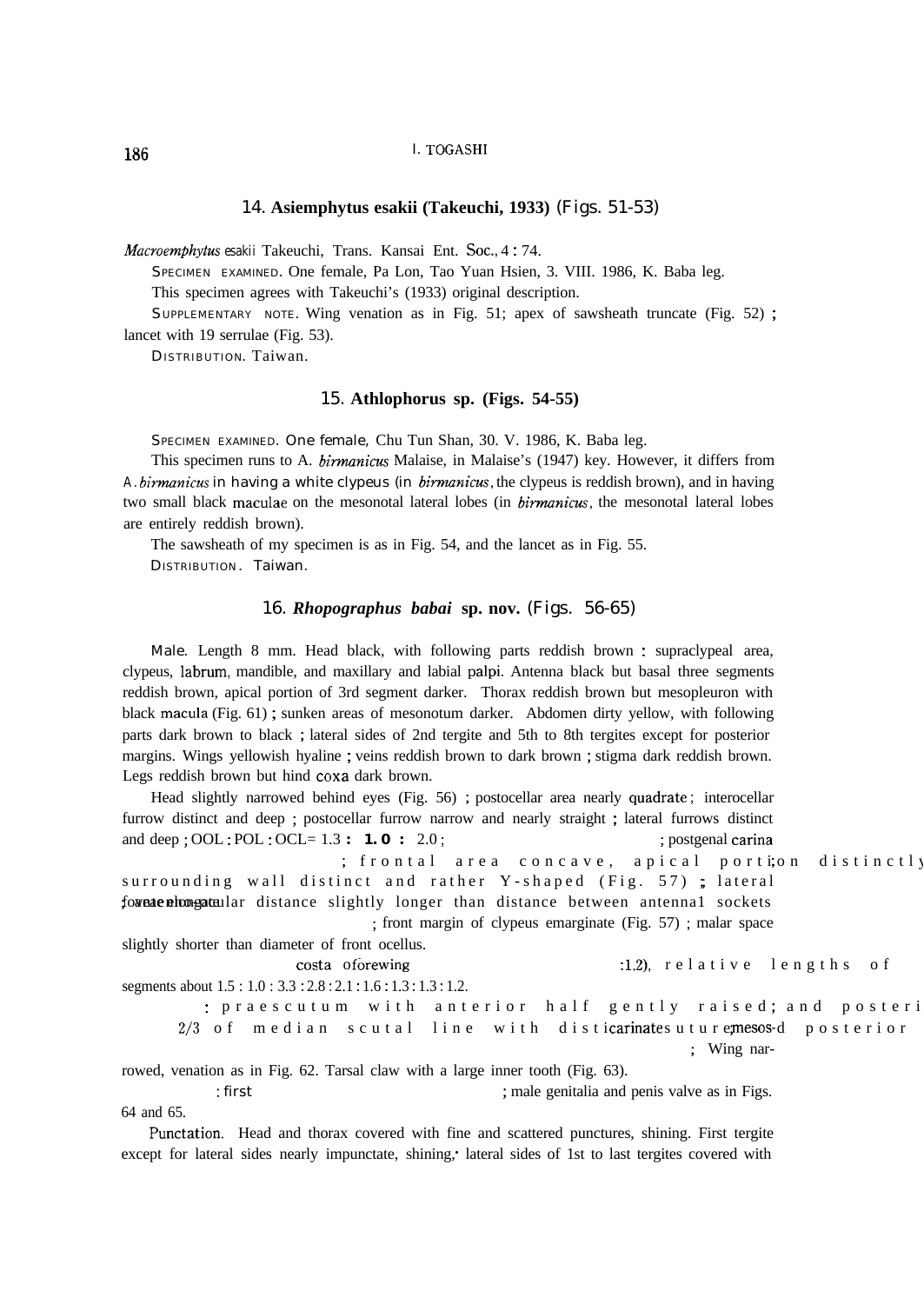TAIWANESE SYMPHYTA II



profile ; 59, antenna, lateral view ; 60, thorax and first tergite, dorsal view ; 61, mesopleuron ; 62, wing venation ; 63, tarsal claw ; 64, male genitalia ; 65, penis valve.

fine setigerous punctured (Fig. 60).

**Female.** Unknown.

DISTRIBUTION. Taiwan.

HOLOTYPE : male (Type No. 2789, Kyushu Univ.), Chu Yun Shan, near Liu Kui, 30. V. 1986, K. Baba leg.

REMARKS. This species closely resembles *R. procinctus* (Konow), but it differs from the latter by the coloration of the 3rd antenna1 segment (in *procinctus*, the 3rd antenna1 segment is black), by the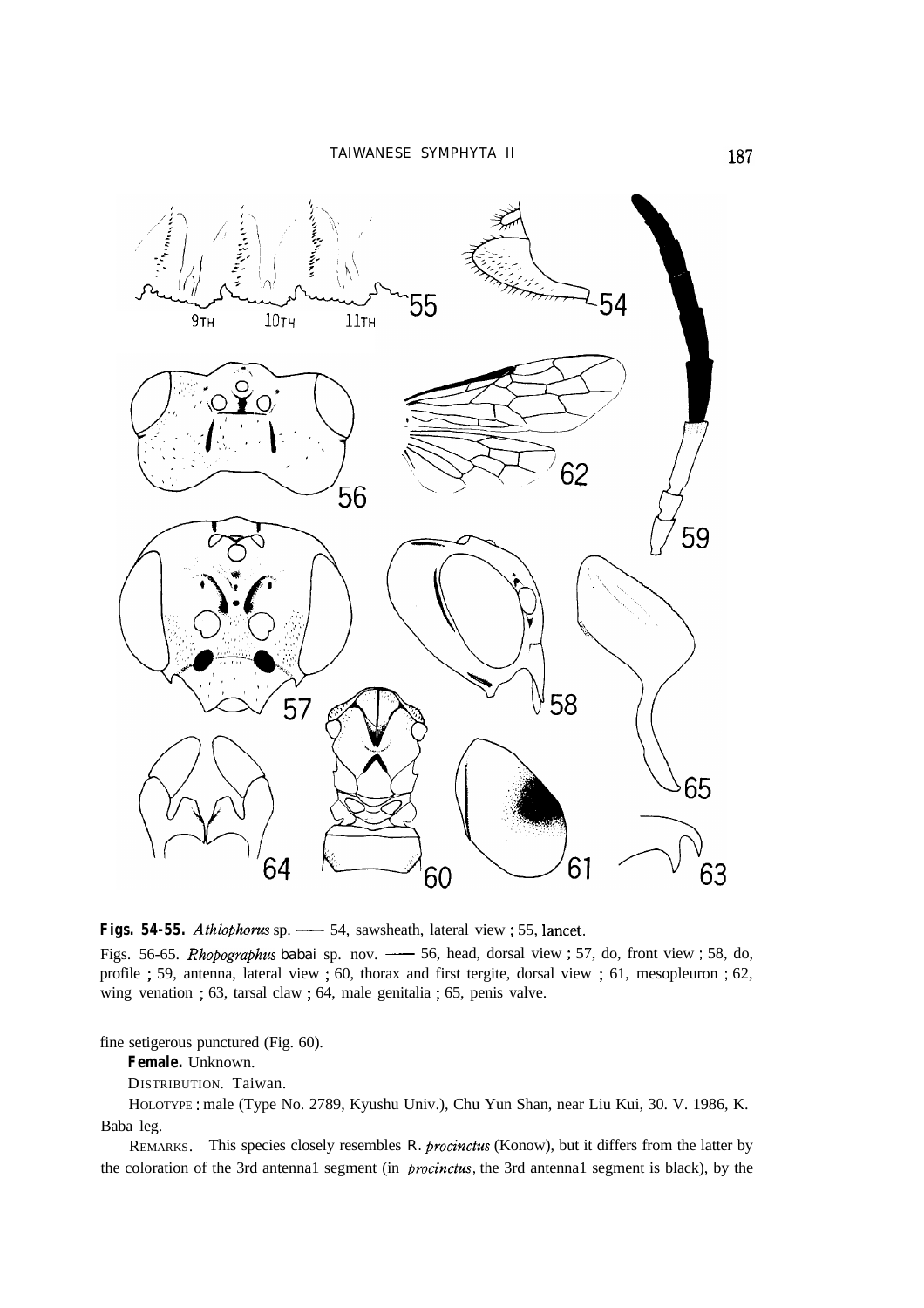coloration of the mesopleuron (in *procinctus*, the mesopleuron is dirty yellow surround by black), and by the ratio of the length of the 3rd and 4th antenna1 segments (in *procinctus,* the ratio between them about 1.0 : 0.78). From R. *formxanus* Malaise, it is distinguished by the form of the postocellar area (in *formosanus,* the postocellar area is rectangular), and by the ratio of the length of the 3rd and 4th antenna1 segments (in *formosaws,* the ratio between them about 1.0 : 0.66).

#### **17. Phymatoceropsis fulvocinctus** Rohwer, 1916 (Figs. 66-69)

*Phymatoceropsis fulvocinctus* Rohwer, Suppl. Ent., 5 : 109.

SPECIMEN EXAMINED. One female, Pi Lu Chih (altitude 2,500 m), Nan Tou Hsien, 5. VIII. 1986, K. Baba leg.

This species was identified by Dr. D. R. Smith.

SUPPLEMENTARY NOTE. F'ostorbital **groove** distinct. Wing venation as in Fig. 66 ; mesopleuron with distinct prepectus (Fig. 67); tarsal claw as in Fig. 68; sawsheath as in Fig. 69.

DISTRIBUTION. Taiwan.

#### 18. **Neotomostethus religiosa** (Marlatt, 1898)

*Blennocampa religiosa* Marlatt, Proc. U. S. Nat. Mus., 21 :

SPECIMEN EXAMINED. One female, Liu Kui, 29. III. 1986, K. Baba leg. DISTRIBUTION . Japan, China, and Taiwan.

#### 19. **Megatomostethus maurus** (Rohwer, 1916)

*Tomostethus maurus* Rohwer, Suppl. Ent., 5:110.

SPECIMENS EXAMINED. One female, Tsai Tiek Ku, 2. V. 1986 ; 2 females and 1 male, Lan Yu Is., 3. IV. 1987, K. Baba leg.

DISTRIBUTION. Taiwan,

#### 20. *Monophadnus taiwanus* **sp. nov.** (Figs. 70-77)

**Female.** Length 7.5 mm. Head including antenna black ; thorax and abdomen fulvous, with following parts black : meso- and metascutellum, cerci, and sawsheath. Wings infuscate, stigma and veins black but basal portion of costa of forewing reddish brown. Legs fulvous but all tibiae and tarsi entirely black.

Head seen from above transverse, slightly swollen behind eyes (Fig. 71) ; OOL : POL : OCL = 1.1 : 1.0 : 1.7 ; postocellar area convex ; lateral furrows distinct and deep ; postocellar furrow distinct but narrow ; interocellar furrow distinct and deep ; circumocellar furrow distinct but anterior half illdefined ; median fovea rather ill-defined ; lateral foveae distinct and deep : front margin of clypeus nearly truncate, median portion with a longitudinal carina ; labrum small : outer side of posterior ocellus with distinct furrow.

Antenna (Fig. 72) rather stout, shorter than costa of forewing (ratio between them about 1.0 :1.4), relative lengths of segments about 1.7 : 1.0 : 2.9 : 1.8 : 1.7 : 1.2 : 1.0 : 1.0 : 0.9.

Thorax : praescutum with a distinct median longitudinal suture ; mesopleuron without prepectus ; wing venation as in Fig. 70 ; apex of front inner tibia1 spur bifurcate ; hind basitarsus shorter than following four segments combined (Fig. 73) (ratio between them about 1.0 : 1.3) ; tarsal claw as in Fig. 74.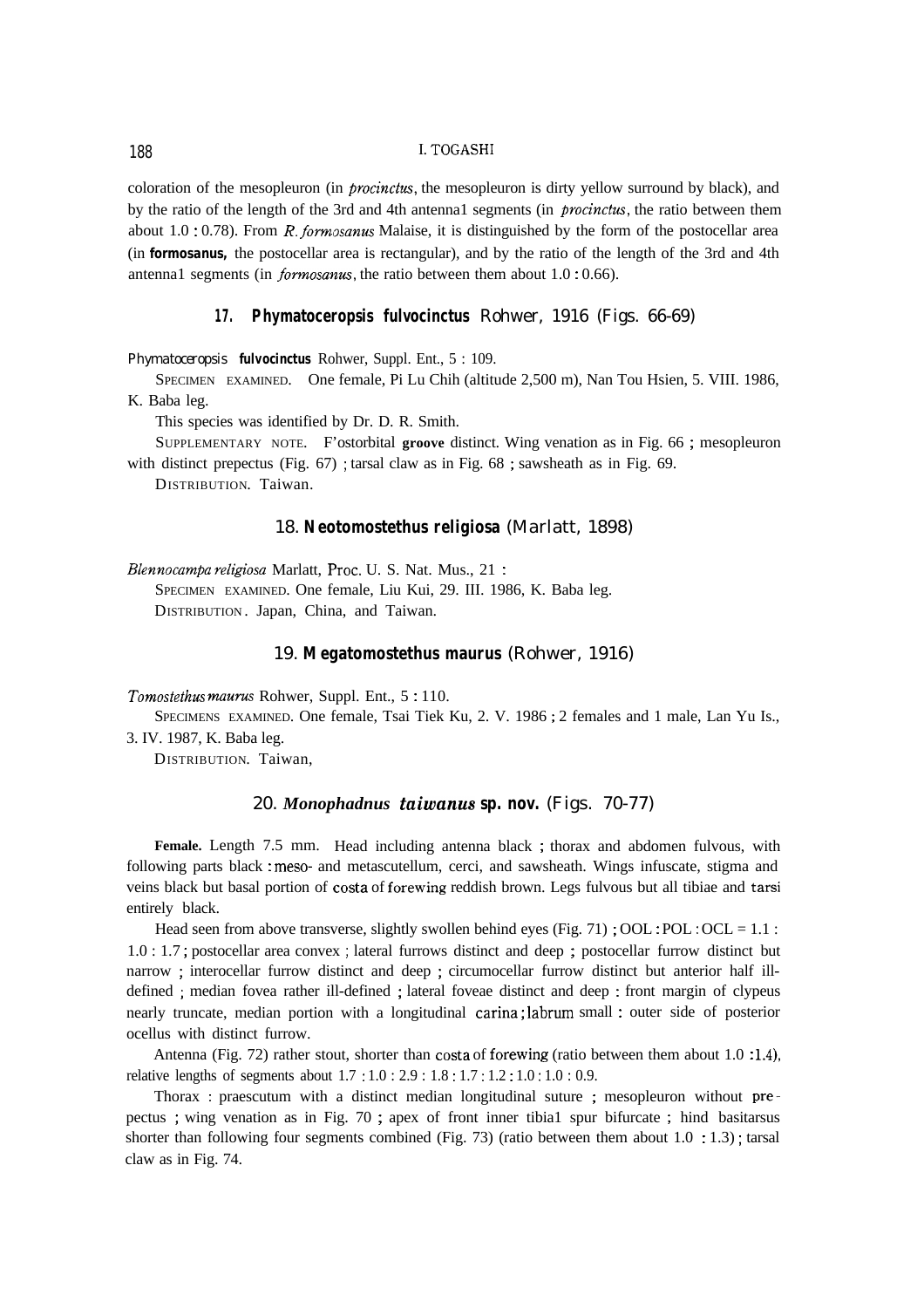

Figs. 66-69. *Phymatoceropsis fulvocinctus* Rohwer — 66, dorsal view ; 67, mesopleuron ; 68, tarsal claw ; 69, sawsheath, lateral view.<br>Figs. 70-77. Monophadnus taiwanus sp. nov. — 70, dorsal view; 71, head, dorsal view; 7 claw ; 69, sawsheath, lateral view.

antenna, lateral view ; 73, hind tarsus, lateral view ; 74, tarsal claw ; 75, sawsheath, lateral view ; 76, do, dorsal view; 77, lancet.<br> **Figs. 78-79.** Monophadnus nigriceps (Smith) — 78, sawsheath, lateral view; 79, do, dorsal view. Figs. 70-77. *Monophadnus taiwanus* sp. nov. — 70, dorsal view; 71, head, dorsal view; 72 antenna, lateral view ; 73, hind tarsus, lateral view ; 74, tarsal claw ; 75, sawsheath, lateral view ; 76 do, dorsal view ; 77, lan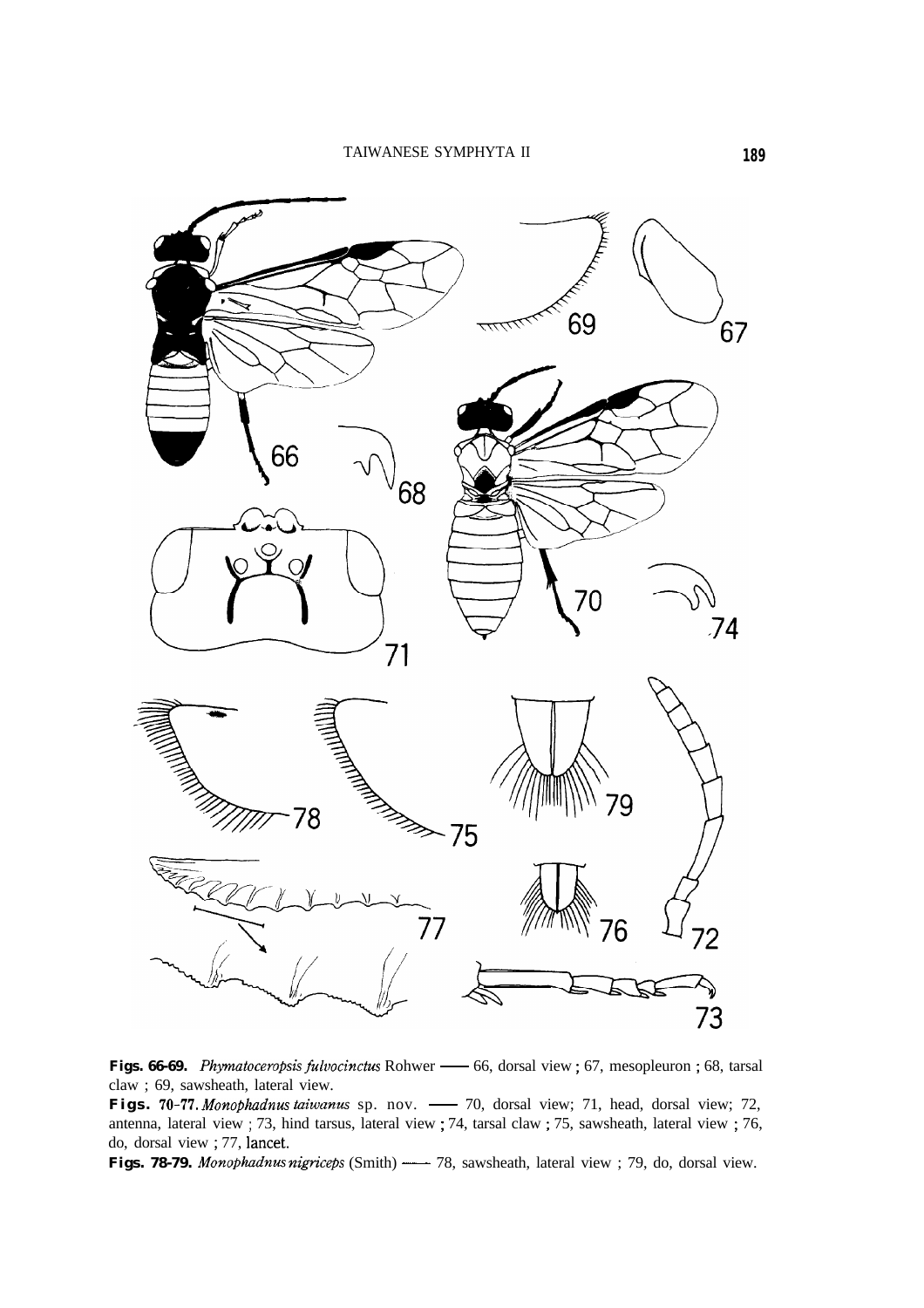Abdomen : normal ; sawsheath as in Figs. 75 and 76 ; lancet with 13 serrulae (Fig. 77).

Punctation. Head covered with medium-sized punctures but inner orbits evenly and densely punctured ; supraclypeal area and clypeus covered with crater-like but shallow punctures. Thorax : pronotum covered with setigerous punctures ; anterior half of praescutum, lateral sides of mesonotal lateral lobes, and mesopleuron covered with fine setigerous punctures ; central portion of mesonotum nearly impunctate, shining ; mesoscutellum covered with fine setigerous punctures ; posttergite covered with crater-like punctures. Abdominal tergites covered with fine setigerous punctures.

**Male.** Unknown.

DISTRIBUTION. Taiwan.

HOLOTYPE : female (Type No. 2790, Kyushu Univ.), Yu Shih (altitude 1,900 m), Nan Tou Hsien, 4. VIII. 1986, K. Baba leg.

PARATYPE : one female, data same as holotype. Deposited in the National Museum of Natural History, Washington, D. C., USA.

REMARKS. This new species closely resembles *M. nigticeps* (Smith) from Japan but it differs from the latter by the coloration of the mesoscutellum and the tibiae (in *nigriceps,* the mesoscutellum is entirely reddish brown and the basal portion of the tibiae are reddish brown), by the characters of the sawsheath (in *nigriceps,* the apex of the sawsheath is obliquely truncate, compare Figs. 75 and 78) and by the number of the serrulae of the lancet (in *nigriceps*, the lancet has 9 serrulae).

#### Fam. Argidae

#### 21. **Pampsilota sinensis** (Kirby, 1882)

*Hylotomu sinensis* Kirby, List Hym. Brit. Mus., 1 : 72.

SPECIMENS EXAMINED. Two males, Yan Mu Li, San Hsia, Tai Pei Hsien, 9. X. 1986, K. Baba leg. , DISTRIBUTION. China, Assam, Burma, Sikkim, and Taiwan.

#### **22. Arge similis** (Vollenhoven, 1860)

*Hylotoma similis* Vollenhoven, Tijdschr. Ent. Ver., 3 : 128.

SPECIMENS EXAMINED. Two males, Nan Fon Shan, near Liu Kui, 8. VIII. 1986, K. Baba leg. DISTRIBUTION. Japan, China, and Taiwan.

#### **23. Arge nokoensis** Takeuchi, 1928

Arge nokoensis Takeuchi, Trans. Nat. Hist. Soc. Formosa, 18:38. SPECIMEN EXAMINED. One male, Yan Mu Li, 9. X. 1986, K. Baba leg. DISTRIBUTION. Taiwan.

#### **24. Arge sauteri** (Enslin, 1911)

*Hylotomu sauteri* Enslin, Deut. Ent. Nat. Bib., 2 : 181.

SPECIMENS EXAMINED. One female, Too Nah, Mao Ling, Kao Hsiung Hsien, 2. VII. 1986 ; <sup>1</sup> male

Pa Lon, Tao Yuan Hsien, 3. VIJI. 1986, K. Baba leg.

DISTRIBUTION. Taiwan.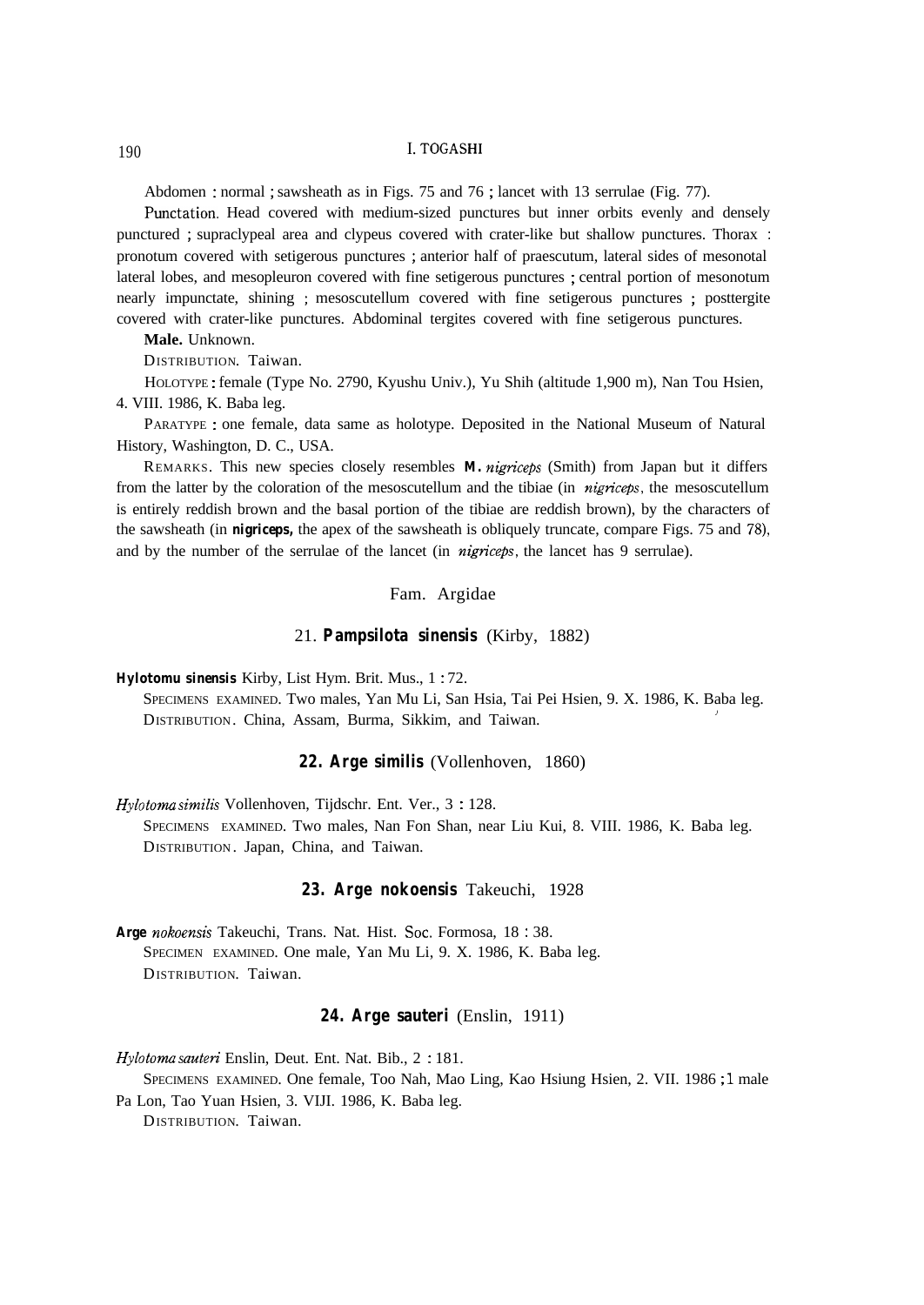#### TAIWANESE SYMPHYTA II 191

# 25. Arge vulnerata Mocsáry, 1909

*Arge vulnerata* Mocsary, Ann. Mus. Nat. Hung., 7 : 4.

SPECIMENS EXAMINED. One female, Nan Fon Shan, near Liu Kui, 1. X. 1986 ; 2 females, Yan Mu Li, San Hsia, 9. X. 1986 ; 1 male, Too Nah, Mao Lin, 30. V. 1986, K. Baba leg.

DISTRIBUTION . China, Tonkin, and Taiwan.

# **26.** *Yasuntatsua albitibia* **sp. nov.** (Figs. 80-88)

Female. Length 5 mm. Body including antenna entirely black. Wings infuscate, stigma and



mesonotum and mesoscutellum, dorsal view ; 83, mesopleuron ; 84, wing venation , 85, hind tibia and tarsus, lateral view ; 86, tarsal claw ; 87, sawsheath, lateral view ; 88, lancet.